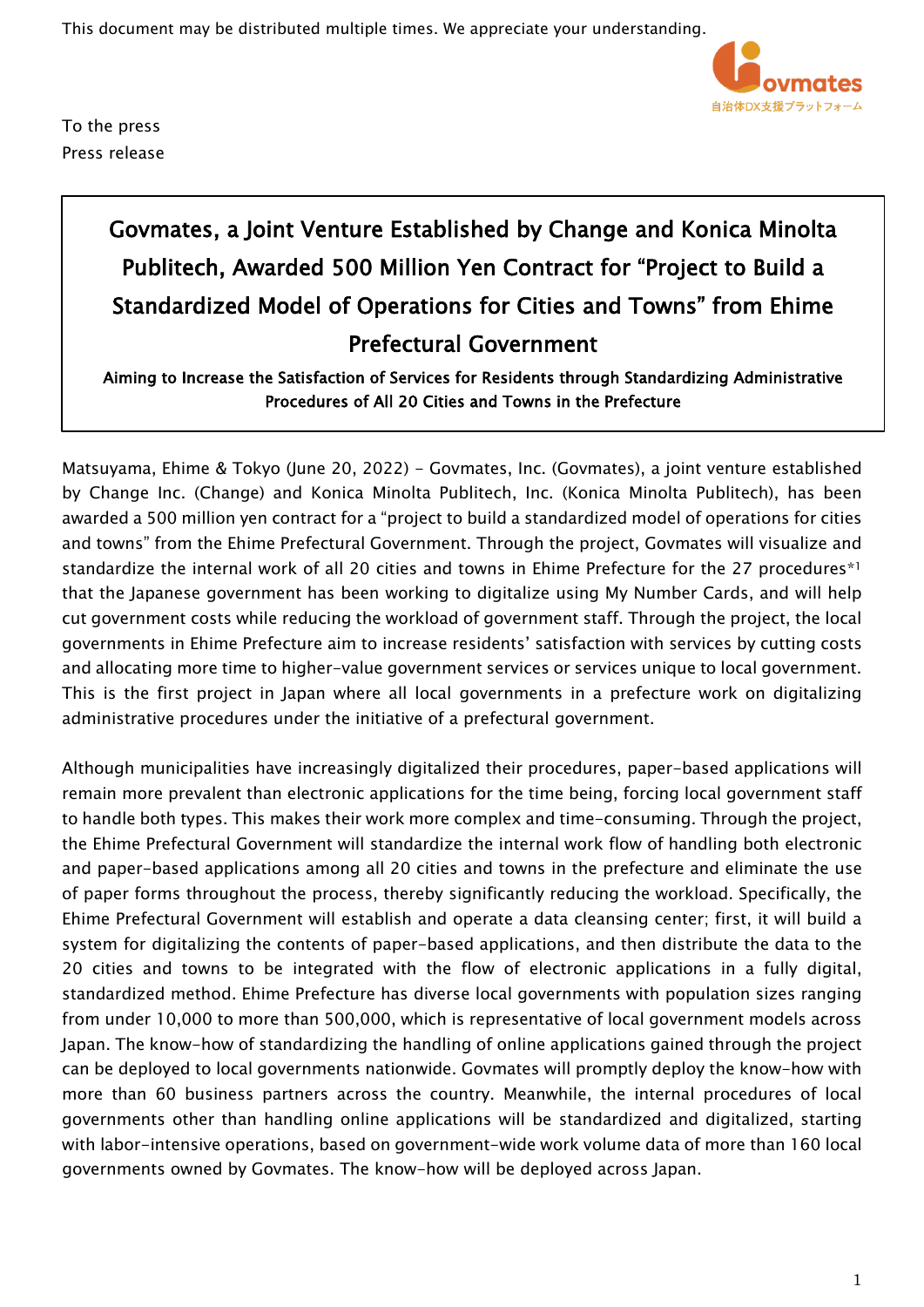

Conceptual diagram of the project to build a standardized model of operations for cities and towns

Govmates is a joint venture established by Change and Konica Minolta Publitech. Headquartered in Matsuyama City, Ehime Prefecture, Govmates aims to eliminate regional disparities in society by offering DX services specially designed for local governments and encouraging local governments across Japan to reform their operations. Under the vision of "making the jobs of local governments and the workstyle of their staff more productive and smarter," Govmates offers services to local governments across Japan by combining the strengths of Change, which has know-how in DX support and AI development and a track record in doing business with more than 1,600 local governments, and those of Konica Minolta Publitech, which has collected datasets on the operations of more than 140 local governments across the country based on surveys on government-wide work volume conducted on local governments.

Regarding the services offered by Govmates to standardize local government operations, Govmates works with more than 140 local governments at present (all data as of April 2022), has more than three million datasets from surveys on work volume, and registers and discloses 8,000 operational procedure manuals of about 50 local governments and eight patterns of procedure manual models. Thanks to a system for sharing and comparing operational flows on the Local Government Wide Area Network "LGWAN-ASP," the services are readily available for local government staff. "GAIA," a proprietary AI assistant for improving local government operations developed by Govmates, suggests the standard flow of similar operations, prior cases of improving operations, and examples of solutions upon entering an outline of the operations to be made more efficient and standardized. This tool enables respective local governments to refer to the efforts of other local governments, significantly reduce the time required for surveys and studies, and increase efficiency.